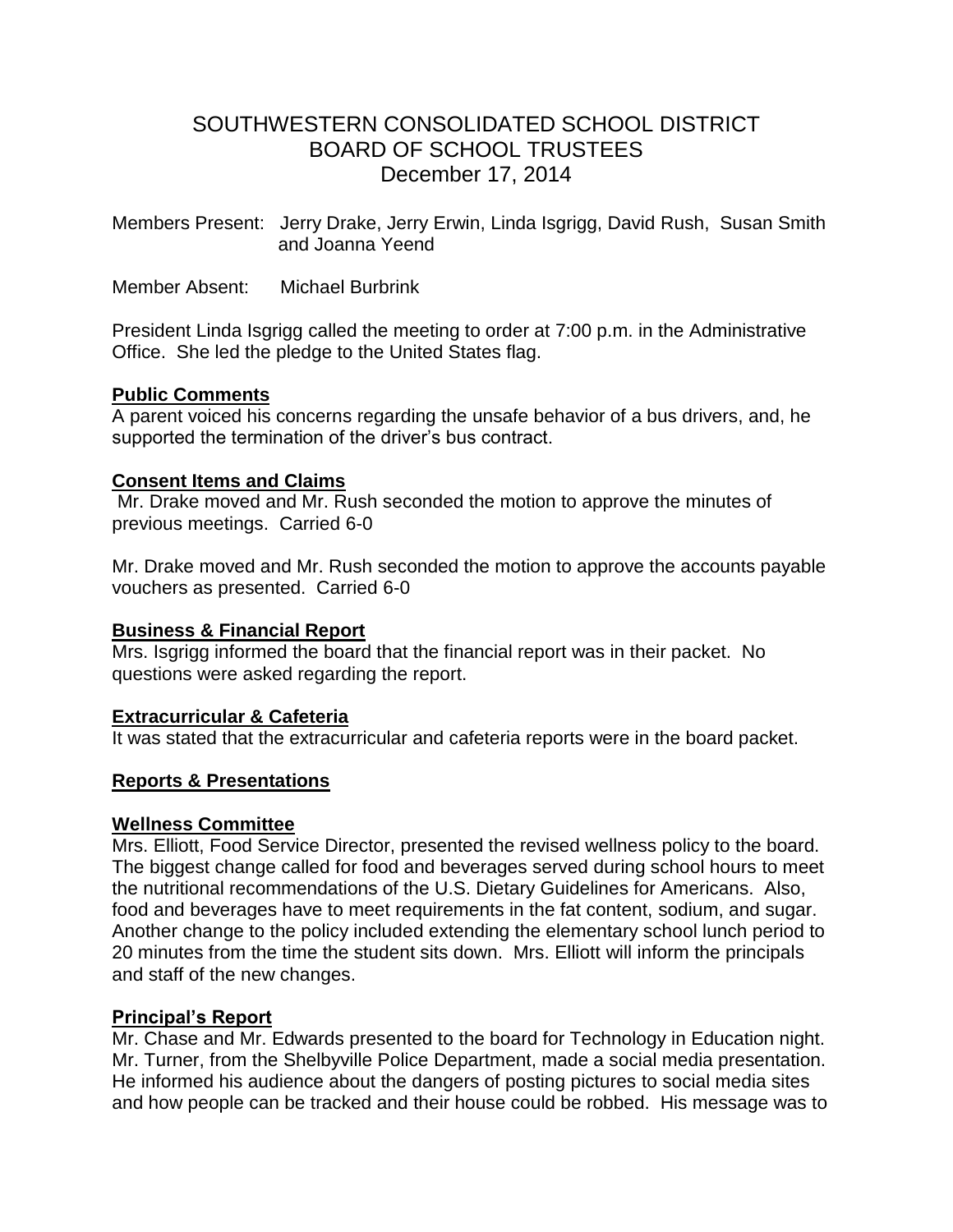be careful of what you post; and, watch what your kids are doing on social media sites to keep them safe.

### **Superintendent's Report**

Southwestern has decided to take the next step and receive district accreditation. Dr. Maurer presented an overview to the board of the district's external review report. The report was divided into three categories: Teaching and Learning impact; Leadership Capacity; and Resource Utilization. She stated that going in we knew that there would be certain areas that Southwestern needed to improve but also that there were areas such as data and assessment, as well as, technology that we were very good at. Dr. Maurer mentioned that the AdvancEd team complimented our students for the respect they showed them. The team also praised the way the administration interacted with staff. Dr. Maurer would go more in depth with this report as we set goals and objectives.

## **Other**

Curt Fritch, Hoosier Fund, explained his company to the board. The Hoosier Fund is a local government investment pool like Trust IN that we are currently with but are paying a greater rate of return. The Hoosier Fund is approved by the State Attorney and the State Board of Accounts.

#### **New Business**

- **A. Recommend approval of the revisions to the Wellness Policy:** The revisions to this policy were made as stated by Mrs. Elliott during her report. Mr. Drake moved and Mrs. Smith seconded the motion. Carried 6-0
- **B. Recommend adoption of the 2015-2016 calendar.** Mrs. Yeend moved and Mrs. Smith seconded. Carried 6-0
- **C. Recommend approval of a resolution to transfer \$100,000.00 from both Transportation and Bus Replacement for a total transfer of \$200,000.00 to the Rainy Day Fund.** Mrs. Rush moved and Mrs. Smith seconded. Carried 6-0
- **D. Recommend approval to transfer year-end appropriations, make inter-fund transfers and pay year end claims as needed.** Mr. Rush moved and Mrs. Yeend seconded. Carried 6-0
- **E. Recommend the acceptance of a donation of the following new equipment from the Hoosier Educational Computer Coordinators (HECC).** This equipment (4 Toshiba 7" tablets, 4 tablet cases, 4 Sphero robotic spheres and 4 nubby covers for the spheres) was awarded to each officer's district. Susan Neville is our HECC representative. (E & F were voted on together)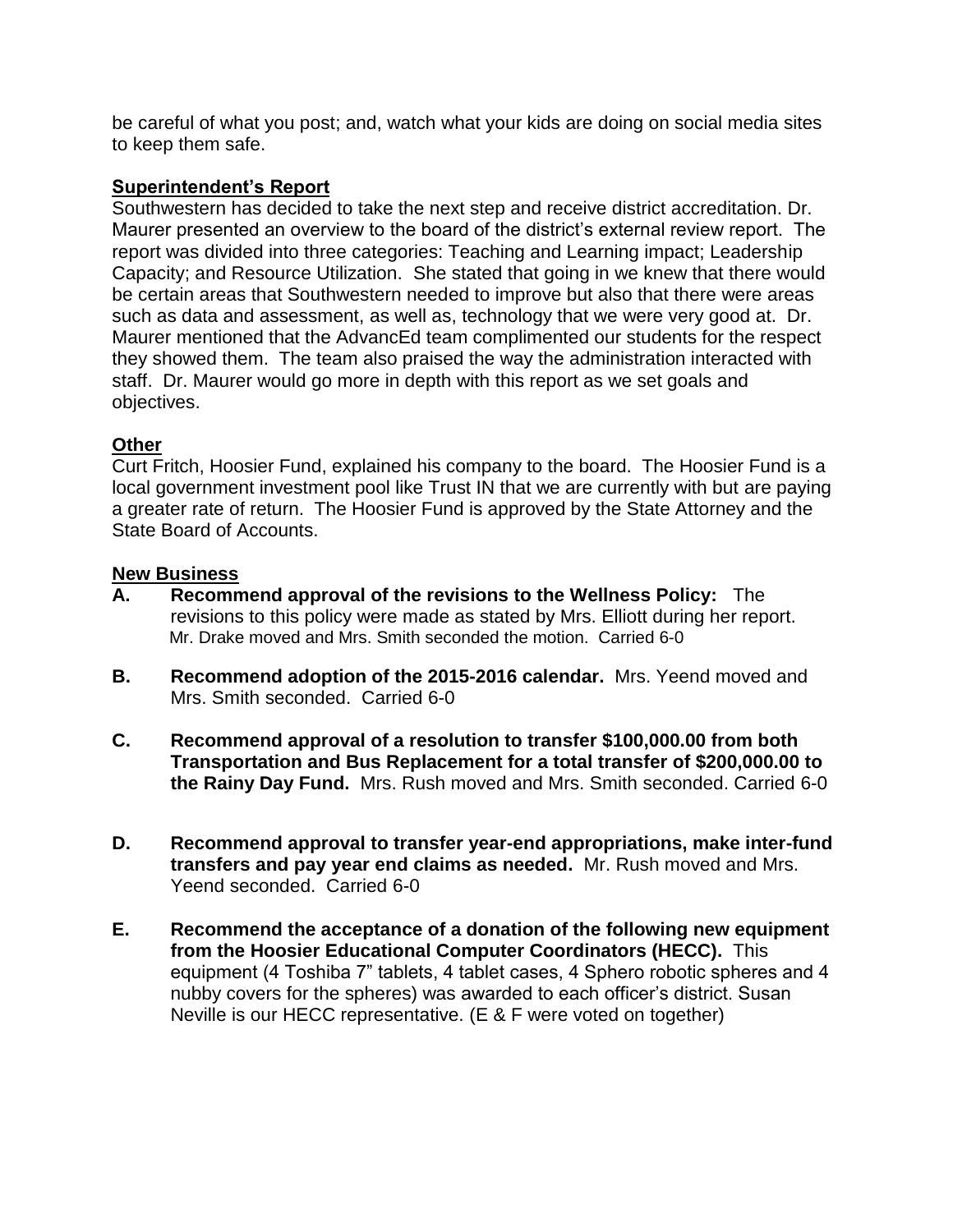- **F. Recommend the acceptance of a donation of \$1,199.50 from the Southwestern Athletic Booster Club to the Athletic Department for athletic awards.** Mrs. Smith moved and Mrs. Yeend seconded. Carried 6-0
- **G. Recommend a resolution to invest funds which are currently at Trust IN to the Hoosier Fund to increase the return on our investment funds.** Mrs. Smith moved and Mr Rush seconded. Carried 6-0
- **H. Recommend investing the district and high school CDs at First Bank of Shelbyville for higher rates.** Mrs. Yeend moved and Mrs. Smith seconded. Carried 6-0
- **I. Recommend the termination of the bus contract for route 9.** Mrs. Yeend made a motion but no one seconded. Motioned died.

#### **Other**

 **Dr. Maurer recommended that sub custodians pay rate increase from \$8.50 to \$10.50 per hour after working 200 hours.** Mr. Rush moved and Mrs. Smith seconded. Carried 6-0

#### **Personnel**

## **A. Staff Leaves/Resignations/Terminations**:

 Holly Blake resigned as the Jr. High Track Coach. Janet Harvey resigned as custodian effective October 1, 2014. Mr. Drake moved Mr. Erwin seconded. Carried 6-0

#### **B. Recommendations to Hire:**

 Matt White as the Jr. High Track Coach. Margaret Jones as a custodian effective 10-27-14. Heather Smock as a custodian effective 12-1-14. Mr. Rush moved and Mr. Drake seconded. Carried 6-0

#### **Public Comments**

A parent commented on his dislike of the board's decision to do nothing regarding the termination of the bus driver, even though the legal counsel recommended dismissal. Another driver said that he was very proud of the board's decision.

#### **Superintendent Comments**

Dr. Maurer offered thoughts and prayers to the family of Josh Mohr due to an accident in which he was involved. She also thanked Joanna Yeend for her 8 years of service on the board.